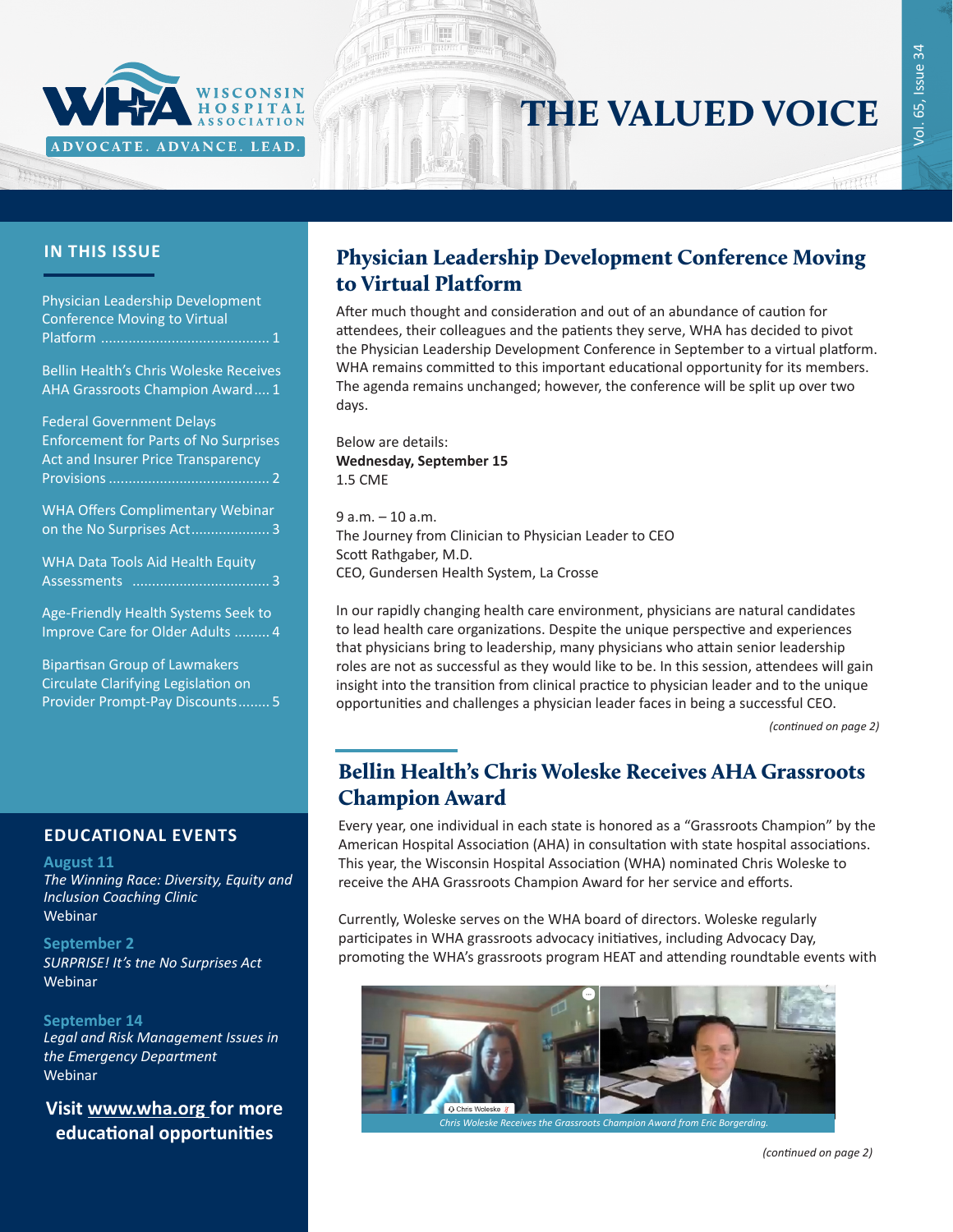<span id="page-1-0"></span>*Continued from page 1... Physician Leadership Development Conference Moving to Virtual Platform* 

10 a.m. – 10:30 a.m. Q&A and discussion with Dr. Rathgaber

#### **Beginning to Mid-November**

Panel Discussion – EHR Burden and Physician Well-being \*Panelists, CME, and date/time TBD

If you are not yet registered for the Physician Leadership Development Conference, there is still time to register. Learn more and register [here](https://www.wha.org/PLDC-2021). Questions can be addressed to the WHA education department at [education@wha.org](mailto:education%40wha.org?subject=).

#### *Continued from page 1... Bellin Health's Chris Woleske Receives AHA Grassroots Champion Award*

elected officials. Woleske is also active in the Wisconsin Hospitals PAC & Conduit, personally contributing to the program and engaging with candidates through WHA PAC events.

WHA President and CEO Eric Borgerding presented the Grassroots Champion award to Woleske virtually during the Bellin Health board of directors meeting on Aug. 24.

"Chris is an exemplary leader, fostering relationships with policymakers and advocating for the important issues that impact Wisconsin hospitals, the patients they serve, and their critical role in our communities," said Borgerding. "WHA was pleased to nominate Chris for this is well-deserved award, and we know she will continue to be an advocacy model for others."

"Thank you very much for this award," said Woleske. "Advocacy is a strong part of our philosophy at Bellin Health, prioritizing access to quality health care for our patients and our community. It is an honor to be a voice for them."

### Federal Government Delays Enforcement for Parts of No Surprises Act and Insurer Price Transparency Provisions

The Biden administration has announced it will defer enforcement of certain provisions of the No Surprises Act and Insurer Price Transparency Rule. The Departments of Health and Human Services (HHS), Labor and Treasury issued a release on Aug. 20 indicating that they recognize that compliance is likely not possible for some provisions by the Jan. 1, 2022, implementation date.

While impacts of COVID-19 were not cited in the rationale for the delayed enforcement, the deferral of certain aspects of what is known as "the good faith estimate" is welcome news for hospitals and other health care providers as they are again facing workforce shortages and challenges due to the demands from the increasing numbers of patients they are treating with COVID and other respiratory infections.

The No Surprises Act was passed by Congress in December 2020 to address out-of-network billing, with many of the provisions expected to be implemented on Jan. 1, 2022. WHA is sponsoring a [webinar](https://www.wha.org/SupriseWebinar9-2-21) for members on the Act on Sept. 2.

As part of the Act, providers and facilities will have to provide a good faith estimate of expected charges for all items and services, including for items and services furnished by another provider or facility. The estimate is required to be provided to insurers for any patients enrolled in a health plan or to the individual for those who are uninsured. The federal agencies are deferring enforcement of the good faith estimate for individuals who are enrolled in a health plan until rulemaking to implement the requirement is adopted, which is not expected in time for the Jan. 1, 2022, implementation date. However, providers and facilities will still have to provide a good faith estimate to uninsured individuals, and HHS intends to issue regulations implementing this requirement before the Jan. 1 date.

Also of note, the federal departments announced that they will delay enforcing the price transparency requirements for insurers. Under the price transparency rule, health plans are required to publish in machine-readable format their in-network rates, outof-network allowed amounts and billed charges, and all negotiated rates and historical net prices for prescription drugs.

*(continued on page 3)* Although the machine-readable file provisions go into effect Jan. 1, 2022, the Centers for Medicare & Medicaid Services (CMS) will not enforce the requirements until July 1, 2022. CMS indicates it will also defer enforcement of the prescription drug pricing information until further rulemaking is complete.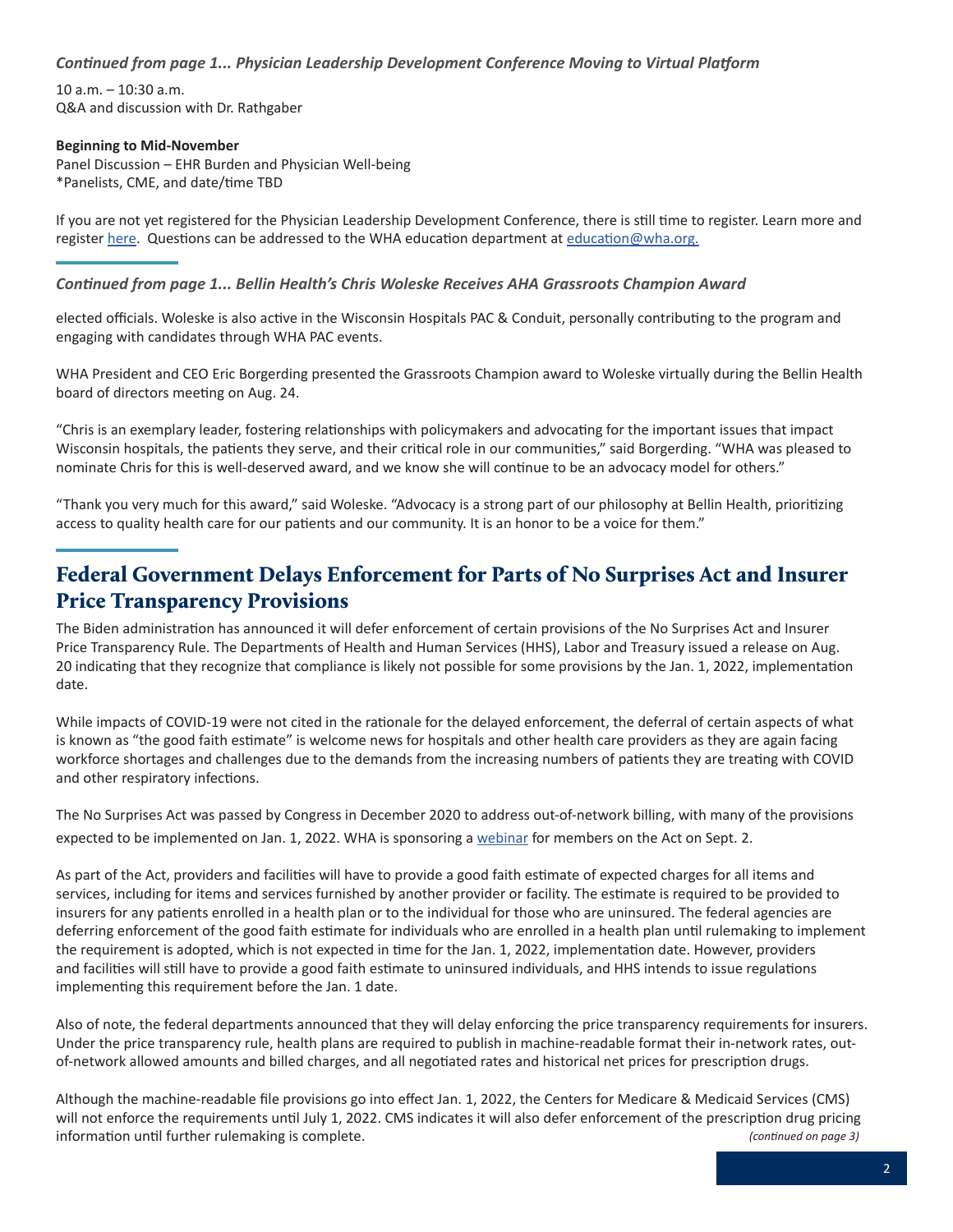#### <span id="page-2-0"></span>*Continue from page 2... Federal Government Delays Enforcement for Parts of No Surprises Act*

These announcements come as the price transparency rule is being challenged in court by the U.S. Chamber of Commerce. As reported by [WHA on Aug. 12,](https://www.wha.org/MediaRoom/WHANewsletter/2021/08-12-2021/U-S-Chamber-of-Commerce-Files-Suit-Against-HHS-Pri) the Chamber argues that the requirements threaten to increase costs to consumers as insurers would be required to reveal confidential and commercially sensitive information to competitors.

### WHA Offers Complimentary Webinar on the No Surprises Act

On Dec. 28, 2020, Congress passed the No Surprises Act as part of the year-end omnibus spending bill. The Act, which largely goes into effect on Jan. 1, 2022, protects consumers from surprise medical bills, including from out-of-network emergency treatment and for non-emergency services performed by out-of-network providers. While many details of the No Surprises Act will be forthcoming as federal agencies engage in the necessary rulemaking, WHA will host a webinar to address the provisions of the Act and the first set of implementing regulations as they apply to health care providers.

#### **Surprise! It's the No Surprises Act**

Thursday, Sept. 2 10 a.m. – 11:30 a.m.

Brian Stephens, CEO of Door County Medical Center and chair of WHA's Transparency Task Force, will kick off the session, which will include remarks from WHA Senior Vice President of Public Policy Joanne Alig and a presentation by Kelly Noyes from WHA's valued corporate member von Briesen and Roper.

The target audience for this webinar includes CFOs, revenue cycle management, patient financial services management, compliance representatives and in-house counsel.

For more information, including registration, please click [here](https://www.wha.org/AboutWHA/CalendarofEvents/Webinar-Online-Education/No-surprises).

If you have questions regarding this webinar or any WHA educational event, please contact the education department at [education@wha.org](mailto:education%40wha.org?subject=)

### WHA Data Tools Aid Health Equity Assessments

WHA's quality department and the WHA Information Center (WHAIC) have joined together to develop tools to support members in identifying and eliminating barriers to the delivery of equitable health care.

From Wisconsin's picturesque rural settings in Bayfield and the tribal community of St. Croix to the Capitol city of Madison and the culturally diverse city of Milwaukee, social determinants of health (SDOH) have different impacts on each of the communities WHA member hospitals serve. A community's distinctive characteristics can significantly influence access, cost and quality of care.

Information and tools developed by WHA will help members address this priority. The first step will be the launch of a health equity organizational assessment (HEOA) to all Wisconsin hospitals. The HEOA survey will evaluate current efforts around health equity. The assessment evaluates the ability to identify and address health disparities in several evidence-based areas, including:

- Consistent collection of accurate demographic data;
- Use of demographic data to identify and resolve disparities; and
- Implementation of organizational and cultural structures required to sustain the delivery of equitable care.

Based on the results from this survey, WHAIC will introduce a HEOA summary dashboard, an interactive tool that can be used to assist hospitals in identifying areas of opportunity, next steps and recommendations to address disparities in care. WHA and WHAIC will also work with members to devise strategies that focus on making a positive impact on SDOH.

WHA members can expect to receive the HEOA survey soon. For questions, please contact WHA's Clinical Quality Improvement Advisor [Jill Lindwall.](mailto:jlindwall%40wha.org?subject=)

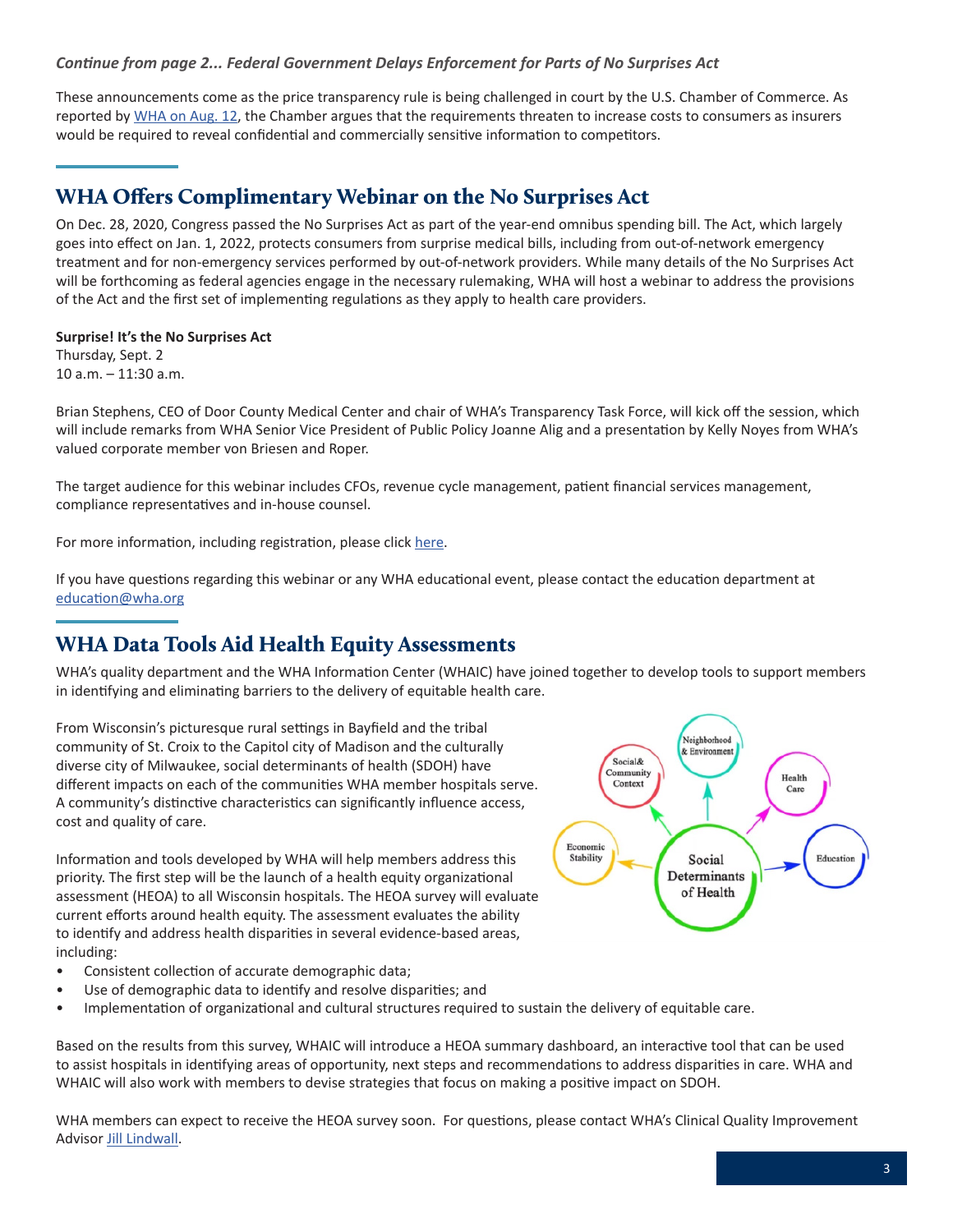### <span id="page-3-0"></span>Age-Friendly Health Systems Seek to Improve Care for Older Adults



*"Clinicians, and those who train them, should learn how to ask less, 'What is the matter with you?' and more, "What matters to you?'"*  - Donald M. Berwick, M.D., M.P.P., President Emeritus and Senior Fellow, Institute for Healthcare Improvement

The population of the United States is not as young as it used to be. The year 2035 represents a major demographic turning point in the U.S. The legendary baby boomer generation will all be over the age of 65. Also, one-in-five Americans will be of retirement age, and for the first time in history, persons over the age of 65 will outnumber those under 18 years old.

Addressing the health care needs of a large and diverse older adult population will require new and innovative solutions. To prepare to meet these ensuing challenges, WHA invites members to join the Age-Friendly Health System movement. This movement, dedicated to improving the care of older adults, was founded by The John A. Hartford Foundation and the Institute for Healthcare Improvement, in partnership with the American Hospital Association (AHA) and the Catholic Health Association of the United States.

#### *4Ms Framework – What Matters, Medication, Mentation, Mobility*



**What Matters** Know and align care with each older adult's<br>specific health outcome goals and care preferences including, but not limited to end-of-life care, and across settings of care.

#### **Medication**

If medication is necessary, use Age-Friendly<br>medication that does not interfere with What<br>Matters to the older adult, Mobility, or<br>Matters to the older adult, Mobility, or Mentation across settings of care.

#### **Mentation**

Prevent, identify, treat, and manage<br>dementia, depression, and delirium across settings of care.

#### Mobility

Ensure that older adults move safely every<br>day in order to maintain function and do<br>What Matters.

Hospitals joining the joining the Age-Friendly Health Systems Action Community will receive the following benefits:

- Access to national experts, team networking and peer coaching webinars;
- Direct line of support with a WHA quality advisor;
- Free participation at no cost to you or your organization;
- Strategies to utilize existing hospital/health system resources;
- An advantage, placing your organization ahead of the curve in preparing for the impending market shift; and
- Recognition of achievement as either "Age-Friendly Health Systems Participant" or "Committed to Care Excellence"

The next Age-Friendly Action Community will run September 2021- April 2022. To learn more, contact WHA Clinical Quality Improvement Advisor [Jill Lindwall](mailto:jlindwall%40wha.org?subject=) or see the full AHA program [here.](https://www.aha.org/system/files/media/file/2021/06/Age-Friendly-Action-Community-Invitation.pdf)